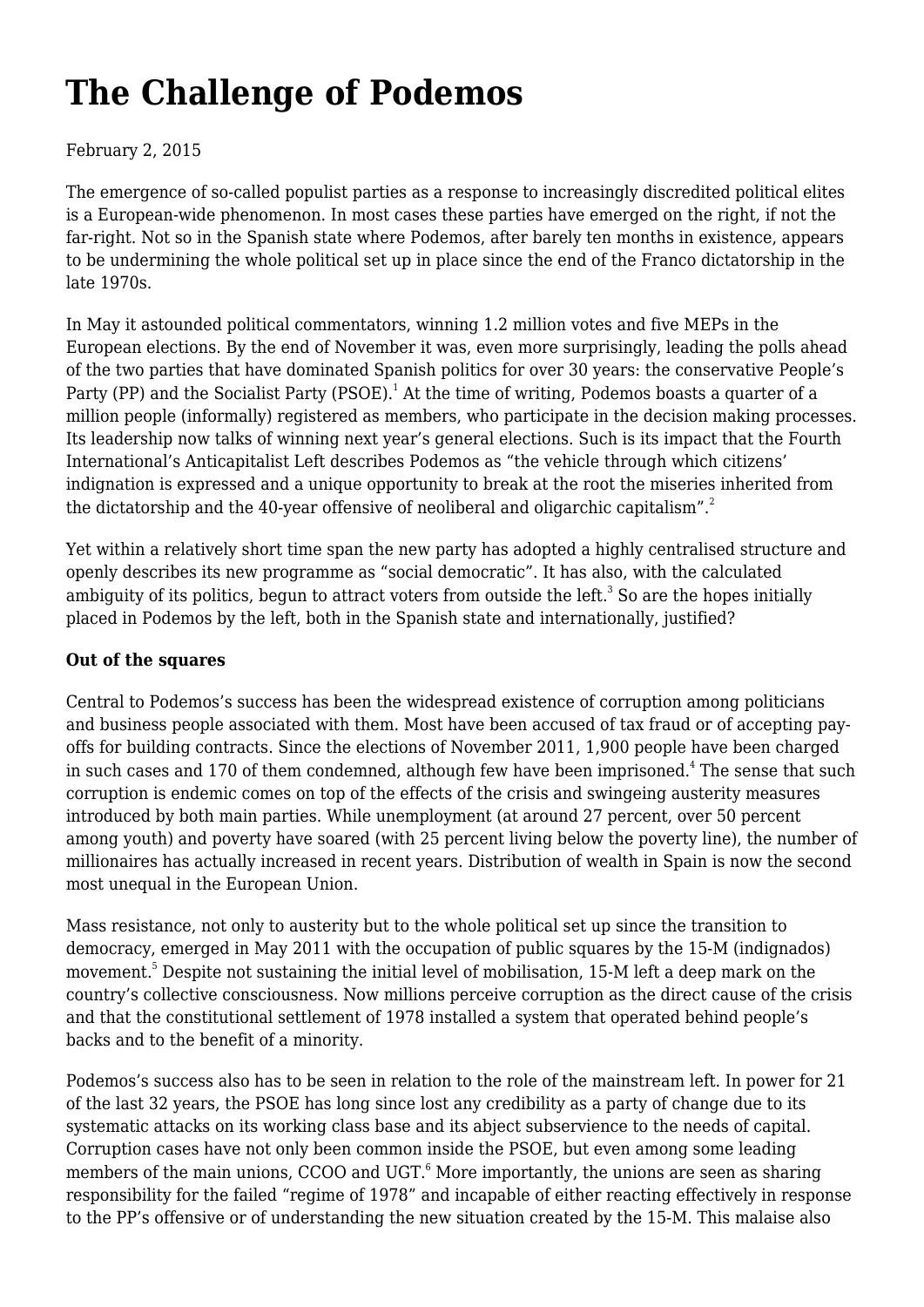affects the Communist Party led United Left (IU) which now sees its support, gained as a result of the crisis of the two-party system, plummeting in the polls at the expense of Podemos.

The 15-M may have left the squares but its assembly-based methods of organisation continue to influence subsequent mobilisations. This has particularly been the case with the anti-eviction campaign, *Plataforma de Afectados por la Hipoteca* (PAH), which has managed to pinpoint the responsibility of the financial institutions for the suffering of thousands, and created a highly popular and radical movement. Rank and file anti-cuts movements, the *mareas* (tides), inspired by the 15-M, have mobilised massively in defence of health and education. Then on 22 March this year 1 million people descended on Madrid for "bread, work and a roof". These "Marches for Dignity" were organised by the smaller left unions and local collectives; evidence that the spirit of 15-M is very much alive.

Yet despite the mood of radicalisation generated by such struggles, which have included some victories, a growing feeling has emerged that mobilisation alone has not led to real change and that a political alternative is necessary.

#### **From protest to parliament**

Behind the formation of Podemos was a group of young university lecturers, many from the Madrid Complutense University political science and philosophy departments. Most had been politically active, some as members of IU. They argued:

Spain faces a crisis of regime resulting primarily by a breakdown in consensus and the dislocation of traditional political identities; the conditions exist for a populist left—which does not consist in symbolically carving out positions within the regime, but seeks to create another dichotomy—articulated in a new political will with a majority vocation.<sup>7</sup>

Influenced by Gramscian arguments about the struggle for hegemony, this group decided to make a very thought-out intervention into the mass media as a form of raising political consciousness. Its online programme of political debate, *La Tuerka*, became the mouthpiece of the 15-M, providing daily coverage of what was happening in the squares. More importantly, it served as a launch pad for its charismatic presenter, Pablo Iglesias, onto national television. Iglesias, a political science teacher at the Complutense, rapidly acquired fame and notoriety with his inflexible, albeit didactic, confrontations on popular chat shows with representatives of the political establishment. As Iglesias himself puts it, for most people such shows are "much more important" than any debate in parliament.<sup>8</sup> According to Iglesias:

15-M was a symptom that this country was changing, that the principal [forms of] consensus were changing…a symptom of regime crisis that could later emerge in many places…something that functions in the magma and suddenly makes many people in this country see a guy with a pony tail [Iglesias] on television and listen to him.<sup>9</sup>

Podemos's visibility in the media became "a particularly powerful communication tool and symbolic catalyst for popular articulation of the European election campaign".<sup>10</sup>

Podemos was launched in early 2014 with a call to stand a unitary list in the European elections "headed by people that express new ways to relate to politics and represent a real threat for the twoparty system…and those who have hijacked our democracy".<sup>11</sup> Iglesias launched the challenge to get 50,000 signatures to support this candidature. Amazingly, this was achieved within three days. Nationally the project was rapidly set up through the creation of "circles", effectively a cross between an open assembly and a party branch. Podemos could appear like Bepe Grillo's Five Star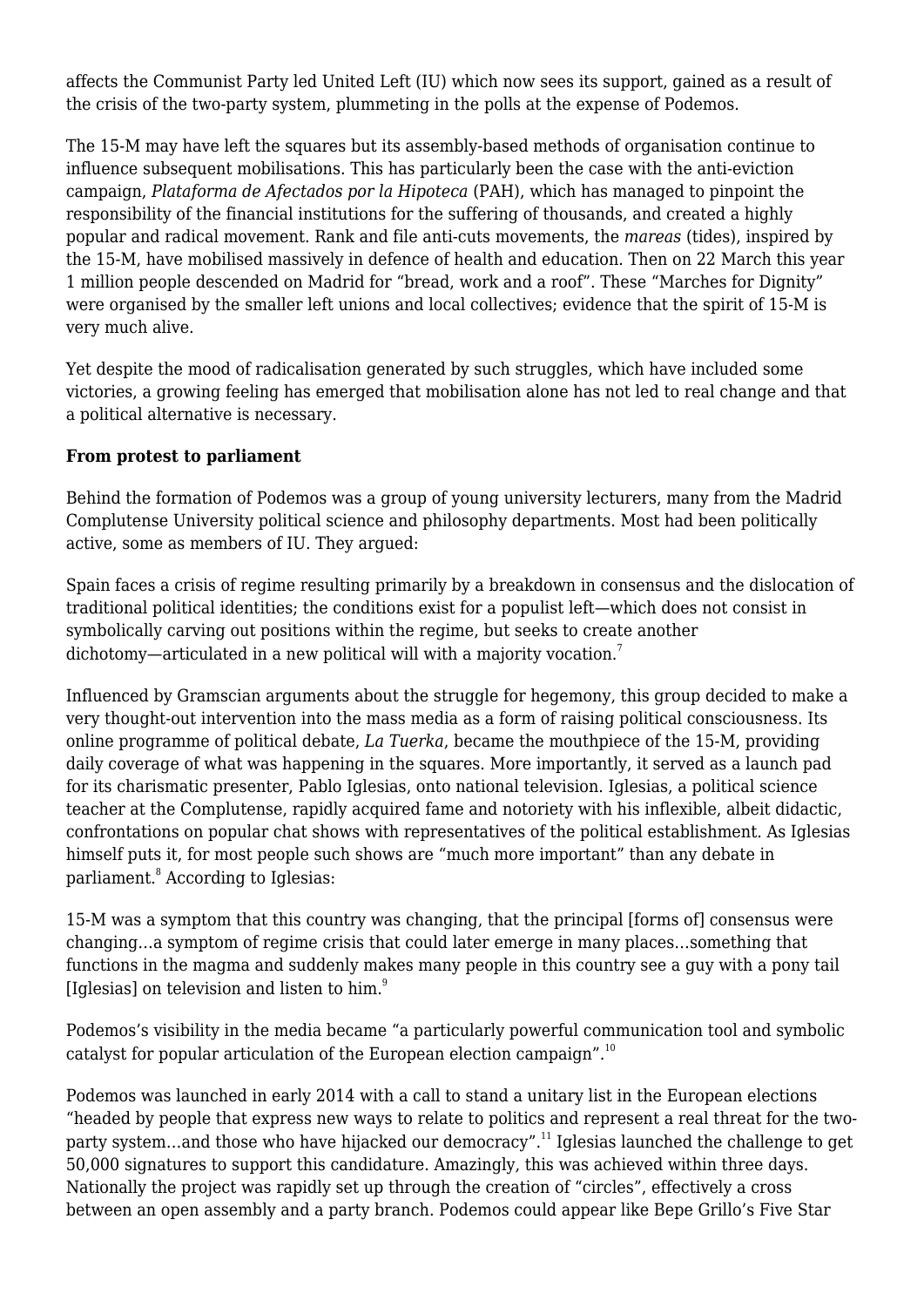Movement in Italy, which had similar meteoric success and its own brand of what is often termed "anti-politics", but such comparisons are superficial and ignore the mass left wing base of the new party.

# **Populism**

During the first months Podemos was quite a fragmented and diverse project, both in terms of organisation and ideology, but Iglesias and his collaborators had a clear idea about what they wanted to build. Their very specific theoretical analysis was based on the experiences of various Latin American radical reform movements, in Venezuela, Bolivia and, particularly. Ecuador.<sup>12</sup> Rather than mere electoral victories these processes were:

driven by new national-popular majorities that required profound political changes demanding access to power and that sparked a war of positions for the conquest of the state. During these processes, and at a time when the traditional order was in a state of decomposition, virtuous interventions have opened completely new political opportunities, almost always causing shock and discomfort within the traditional  $left.^{13}$ 

Not that it was a question of just copying the Latin American experience but "translating, reformulating, plundering the arsenal of concepts and examples".<sup>14</sup> Like Hugo Chávez, "Podemos talks about winning, about razing to the ground, about bringing down the system… In the same way, the ambiguity of Podemos's discourse, which is as sensational for some as it is irritating for others, is also a lesson learned from the Bolivarian process".<sup>15</sup>

In particular the leaders of Podemos are influenced by the "post-Marxist" Argentine political theorist Ernesto Laclau and his conception of populism in relation to Latin America. Laclau, like Iglesias and his closest collaborators, takes his cue from the reformist reading of Antonio Gramsci on the struggle for hegemony that became popular in academic and Eurocommunist circles in the 1970s.<sup>16</sup>

Laclau's conception of populism is seen by the Podemos leadership as clearly tying in with the 15-M, when people saw that a series of shared demands were not accepted by supposedly democratic institutions, thus leading to a conflict between "the people" and "the power". Also like Laclau, Podemos's ideologues have defined their demands as "common sense", not as "anti-system"; something that breaks with the dynamic of many of the social movements seen in the Spanish state in the last decade, but links well with one of the central slogans of the 15-M: "We are not antisystem. The system is anti us".

Within this schema an "imagined people" is diametrically opposed to the "caste", a term that defines those who have occupied the institutions of power behind the backs of the citizenry, selling popular sovereignty over to international economic interests and benefitting themselves economically, either legally or illegally.<sup>17</sup> The people-caste antagonism substitutes itself for the "old" antagonism of proletariat-bourgeoisie, successfully building a "new consciousness" where the left has failed. This new imagined identity binds together "those below against those above". The traditional left-right axis is thus dismissed as paralysing, given its incapacity to resuscitate a "lost class consciousness" which in turn has impeded the building of a new transforming project on the left. Hence Iglesias argues that for the left to win, it:

needs to stop being a religion and become a tool in the hands of the people. It needs to become the people… We like our slogans, symbols and anthems. We like getting together as a group. We think that if we get several party initials on a poster this means we are going to win. No way. It is about people's anger and hopes. It is about reaching people who otherwise would see us as aliens because the left has been defeated.<sup>18</sup>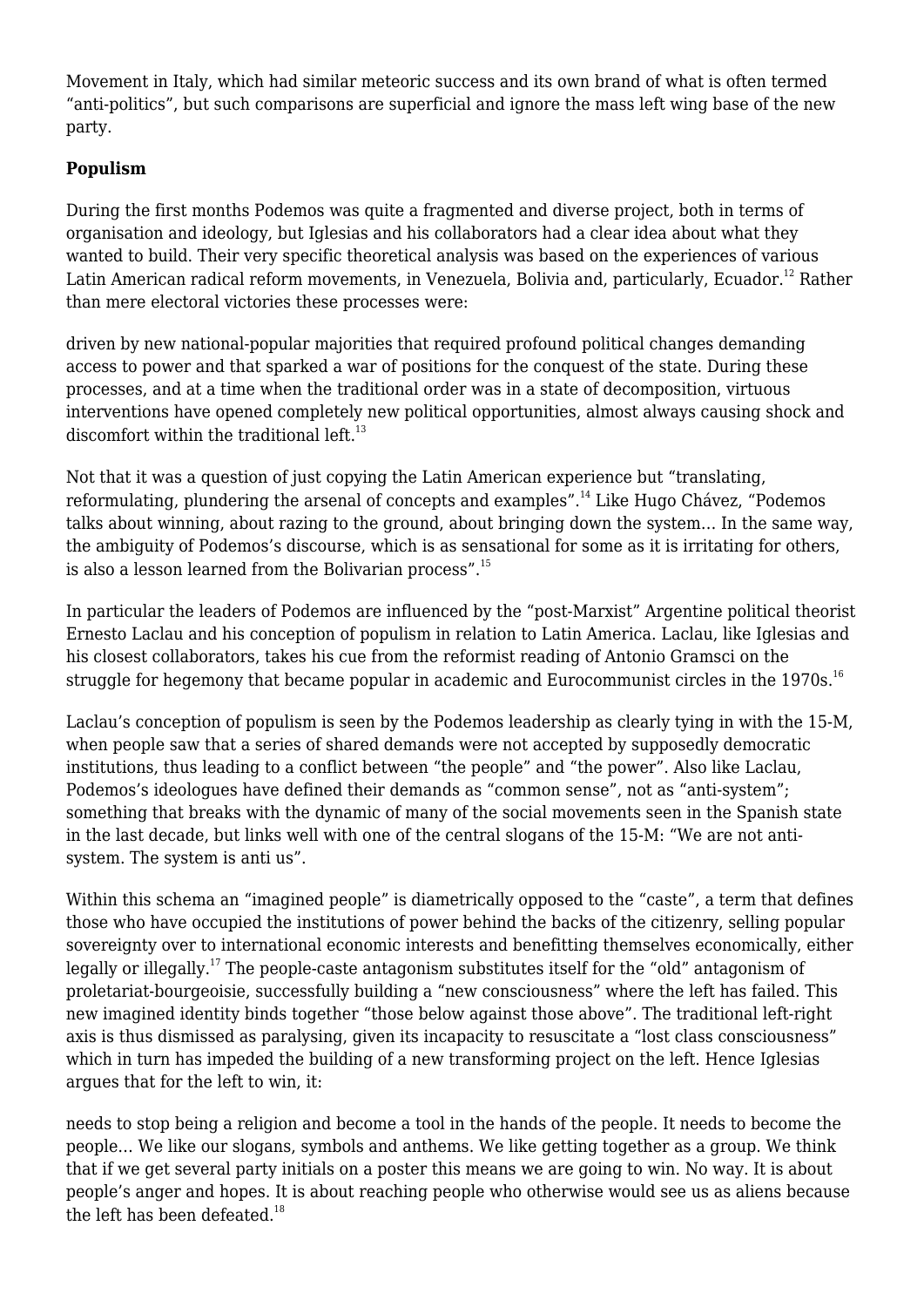Finally, a fundamental question is leadership. According to Laclau:

Once a series of unmet demands are raised, these must crystallise around a leader [because] the more institutionalised a society is the more people live immanently within an impersonal apparatus. But…the more people find their social roots exposed, the more they will need a form of exterior identification of their daily experience through which [they can] reconstruct a sense of their own identity.<sup>19</sup>

According to Iglesias, the failure of the traditional left and the perception that mobilisation has not led to concrete victories have indeed left people with their "social roots exposed". Such mobilisations are now presented as "belonging to a *past phase* in the political process, now followed by a mainly *institutional* phase".<sup>20</sup>

As leading Podemos theorist Íñigo Errejón argues:

Contrary to the argument claiming that there is "no shortcut", defended by "movementist" currents and the extreme left, Podemos—born from "above" and not "from below"—argues that election time is also a time of articulation and construction of political identities. $21$ 

So it is not about a leadership forged in the struggles from below, but on an ideological plane, by way of a scrupulously worked out discourse which supposedly fits with the current state of mass consciousness. As a consequence both Iglesias and the rest of the Podemos leadership tend to vacillate when asked about controversial subjects such as immigration, nationalisation or the right to self-determination. Podemos's idea of "the people" has also provoked controversy in the national minorities, Catalonia, the Basque Country and Galicia, where, as a result, the new party has not had the same impact as in the rest of the state. These ambiguities expose the contradictions at the heart of the party, as would become much clearer during the founding process between 15 September and 15 November, which included the Citizens' Assembly in October.

#### **Democracy and leadership**

After the Euro-elections last May there was a pressing need to organise the party's internal structures. From the first moment it became clear that Iglesias and his closest collaborators were in conflict with many of the activists in the circles. The team put in place to prepare and establish the norms for the Citizens' Assembly in October was elected over the internet on the sole basis that it was headed by Iglesias, a method that now became central to the weakening of the circles' control over the party.

At the centre of the process around the Assembly was the discussion of three documents on ethical, political and organisational principles. The methodology used was different from that before the EU elections, which had seen a profoundly open and democratic elaboration of the programme and the constitution of electoral lists centred on the circles. Instead debates were now centred on the teams that presented the documents.

Differences were clearest in the debate over organisational principles, which polarised round two different conceptions of democracy and leadership. Iglesias's document was based on a centralist conception whereby the general secretary chooses an executive of 15, while a citizens' council, a political leadership consisting of 62 people, would be elected online by all those listed as "members" on the basis of both individual candidates and open lists which could be voted for as a block or separately. The council in turn would endorse the executive and interpret the mandates of a national assembly that meets every three years. While the general secretary can call assemblies at any level and propose or remove members of the executive at will, in order for the membership to do the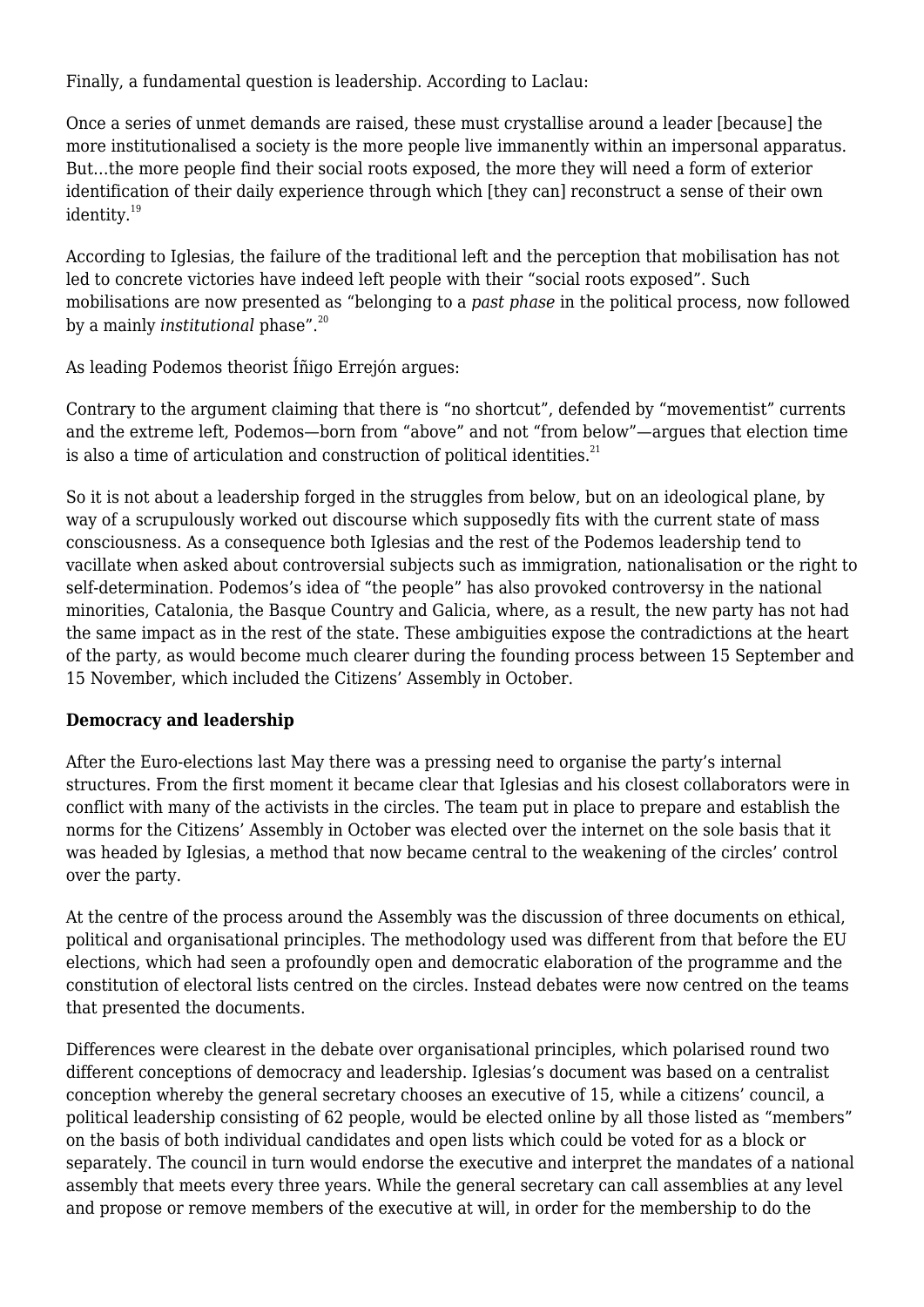same, 25 percent of those registered, over 60,000 people at the time of writing, or 30 percent of the circles, need to support such a move.

Opposition to Iglesias's position came from a grouping, Sumando Podemos ("joining together we can"), supported by three of the party's MEPs, Anticapitalist Left (IA), and many local activists and centred on organising the party on the basis of direct participatory democracy, rooted in the localities, the social movements and the circles.<sup>22</sup> Iglesias pointed instead to the many people outside the circles "to whom we want to give instruments and mechanisms so they can form part of this enormous collective process".<sup>23</sup>

#### For Errejón:

Our political proposal is saying that a deep and narrow window of opportunity has opened up that could be closed, thus we have to create a very democratic organisation that is in the hands of the members but as well…an extraordinarily efficient…electoral war machine…it would make no sense to build [such a machine]…without giving ourselves an organisational structure that allows us to achieve our political objective.<sup>24</sup>

So what was at stake was the absolute control of the organisation by the founding nucleus, a control that would be legitimised by online voting providing a massive personal vote for Iglesias and those he supported so he could lead a process—without any obstacles—that will culminate with the general elections scheduled for the autumn of 2015.

For this to happen it was necessary to weaken any serious internal opposition; hence the prohibition on anyone belonging to other political organisations holding positions of leadership. This measure was primarily aimed at the IA, which had played a key role in the launching of Podemos, providing both many of the signatories on the founding manifesto and the initial organisational muscle to set up the circles. Consequently in the recent elections for the citizens' council no members of IA stood, not even its MEP Teresa Rodríguez. Likewise, those around Iglesias won a proposal not to contest next May's local elections, arguing that the party was still too disorganised to be able to control those who stood.

As expected Iglesias's team won both the organisational debate, with over 90,000 voting for his position, and 14,000 for Sumando Podemos's proposals, thus leaving the circles with very little means to influence the higher levels of the party. A few weeks later the leadership elections, from which Sumando had withdrawn in protest at the lack of any consensus, led to Iglesias, as general secretary, and his list of 62 for the citizens' council getting on average around 80,000 votes while the candidate who came sixty-third got barely 3,000. The fact that there were hundreds of candidates, many standing individually, meant that any alternative vote was completely fragmented.

#### **A new reformism?**

At the time of writing most of the party's programme had yet to be formalised, but based on declarations by its leading figures and the EU election campaign it would be expected to include the end of political privileges (for example, the near automatic move from ministry to boardroom); strict controls on MPs' income; mechanisms to allow popular control over elected representatives; the introduction of self-determination for the national minorities; and the direct election of the head of state (as opposed to the hereditary monarchy now in place). Podemos aims to carry out such measures through a constituent process which would dismantle the "regime of 1978".

Since the EU elections, however, all the signs are that much of the early radicalism will be ditched. Iglesias, speaking in late October, turned to Lenin to justify this turn to pragmatism: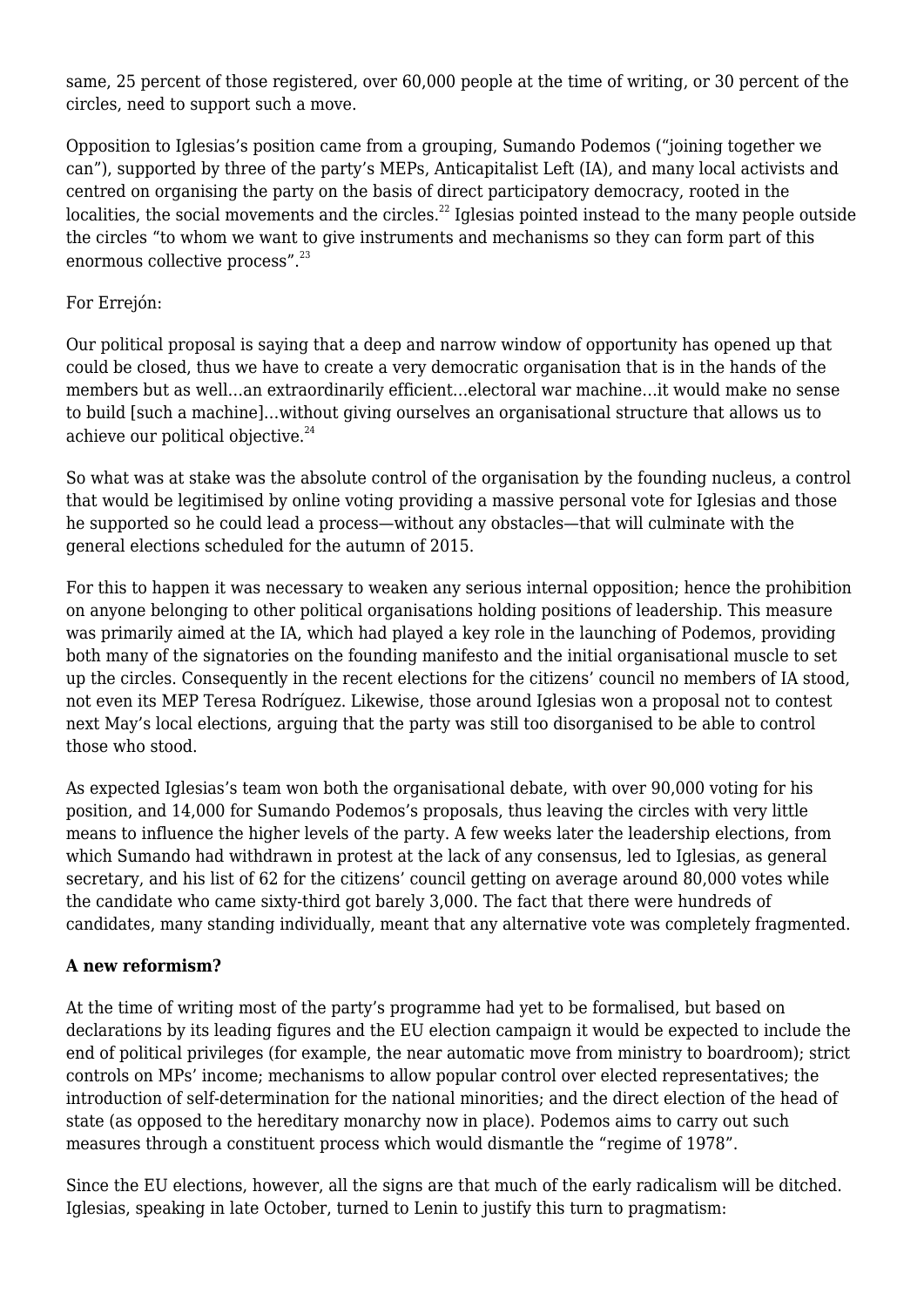The true Lenin of the revolution is that of the NEP, a Lenin that gets up in the morning with an enormous headache and says: everything that I knew up till now has turned out not to be true and what we have to do is apply forms of capitalist development in the countryside because if not it will be impossible to make the economy work. $^{25}$ 

This shift is clear in the party's preliminary economic programme presented in late November. Written by two leading social democratic economists, Juan Torres López and Vicenç Navarro, it sets out a series of "short-term pragmatic proposals" aimed at "acting with realism (but) without renouncing our dreams". Scandinavian social democracy is now cited as a model rather than the Bolivarian Revolution. Justification for this shift is defended with the familiar argument that there was now a need for the party to be "responsible" faced with the tasks of government.

Aiming to introduce a series of reforms that would bring under control the worst excesses of neoliberalism and lead to considerable benefits for the population, the economic programme includes progressive taxation, the establishment of a public bank, the repeal of the PP's punitive labour reform, a 35-hour week and a tax on selling and buying operations on the stock exchange. Central to funding its proposals is the end of rampant tax evasion and the establishment of a level of taxation similar to the average rate in the  $EU^{26}$ 

Gone from the programme for the EU elections are: a basic universal wage for all citizens (instead there will be more state aid to those in poverty), the nationalisation of "strategic sectors of the economy", the lowering of the retirement age to 60 (instead it will drop from 67 back to 65) and, what was the centrepiece in May, the cancellation of the Spanish state's debt. Instead the debt will be "renegotiated" from the position of a defence of "national interests". Clearly Podemos's leaders have taken their cue from Syriza (the Greek Coalition of the Radical Left)<sup>27</sup> in defending the notion of renegotiation. As with the Greek case, this puts the whole of its economic reforms in the hands of the European Central Bank. Like Syriza, Podemos rules out a break with both the EU and the euro if the bankers prevent any escape from a crippling debt.

In case anyone was in doubt as to the implications of such a strategy, the programme speaks of the "costs and sacrifices" that will be necessary because of government policies in recent years and past decisions such as signing the 1991 Maastricht Treaty. Once in power, Podemos will meet "social agents", including unions and employers, as part of the process of drawing up a definitive programme.

For many, Podemos increasingly seems like the PSOE at the end of the 1970s. Iglesias himself confirms that "there is a sensation…around Podemos that there was with the PSOE before the elections of 1982" when the Socialists won a landslide victory in what is generally considered to be the final act of the transition to democracy. Podemos itself speaks of building in "the space between the PSOE and IU". The image of bright young talented newcomers is reminiscent of the PSOE in 1982, as is the massive amount of hope that the party would bring real change. Future prime minister and PSOE leader Felipe González spoke, for instance, in 1979, in terms similar to Podemos today, about the need for democracy to be "felt and lived in the municipality, the factories, in the schools, the hospitals, the universities, the workshops" and no longer "an abstract instrument for the exclusive use of professional politicians or those of us who are obliged to engage in politics due to our ideological or moral commitment".<sup>28</sup>

Comparisons, however, between the PSOE in the 1970s and Podemos have a limited validity. Even at the end of the dictatorship the PSOE was a nationally structured party, with a long, albeit chequered, history. Backed with massive funding by the German Social Democratic Party, its aim in 1982 was to "modernise" Spain and prepare the country for EU membership. More to the point are both the context of crisis in which Podemos must operate and, importantly, the political and social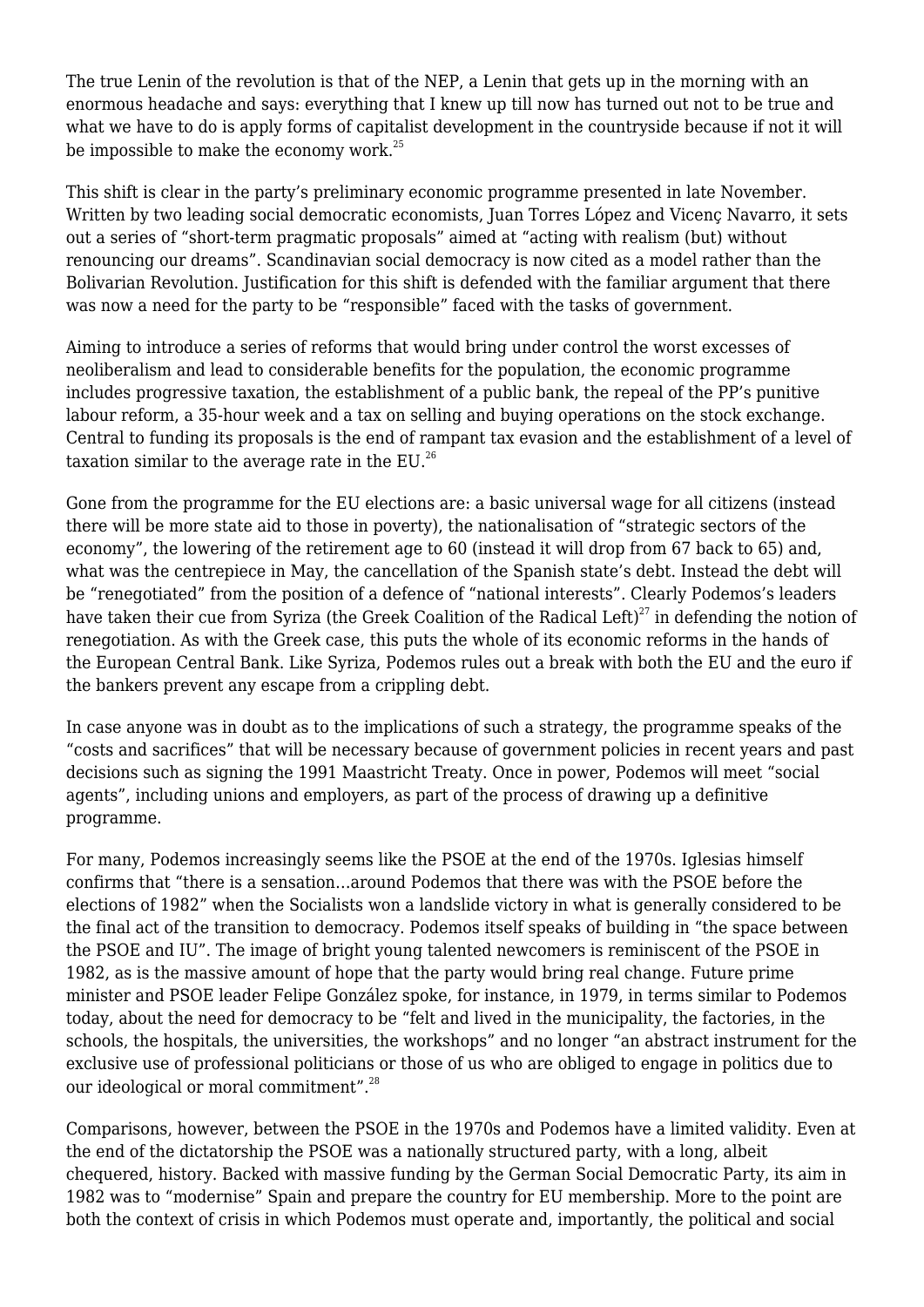base of the new party as reflected in the circles.

### **Squaring the circle**

If and when Podemos wins the elections, those charged with carrying out its programme would be, in Iglesias's words, the "best" experts available. According to Iglesias:

We don't want a Podemos government but a government of the best. It is not politicians that make public administration and hospitals work; they are made to work by the people, in particular the most prepared people. We want to count on all of them so the country has a reasonable, decent, government.<sup>29</sup>

A reflection of what type of administration is imagined can be seen by looking at those elected in November on Iglesias's list to Podemos's leadership. In contrast to the party's mass base, all are university educated; most holding professional, teaching or research posts.<sup>30</sup> There are few activists and hardly anyone with workplace or trade union experience. So it seems that a Podemos government would be based on a sort of technocratic elite, made immune by both ideology and direct control by the electorate from the temptations to adapt, if not betray, that have befallen so many previous would-be reformers in parliamentary institutions around the world.<sup>31</sup>

Within this context must be seen Iglesias's insistence on the rule of law and patriotism as central to turning round the effects of crisis and austerity. As seen, Podemos intends to debate its economic proposals with employers as well as the unions. On exactly how the rich would be made to pay higher taxes, or pay them at all in some cases, Iglesias explains:

It is normal that [big business] want the PP to win…but when we sit down and explain to them that one of the keys to prosperity is reducing inequality and having resources to carry out [policies] of expansion, the large firms are going to understand that it is much easier to do business in a prosperous country than in a country that is sinking… I am convinced that they are going to understand without any type of scandal, [that] they are going to reconsider". $32$ 

Elsewhere Iglesias stresses that winning an election is not the same as taking power.<sup>33</sup> So such apparently innocent declarations could be seen as part of Iglesias and his closest collaborators' strategy to win popular support on the basis of what is effectively "common sense". Faced with the reality of a capitalist class refusing to comply with its patriotic duty the people's government would then be justified, and justified in the eyes of the electorate, to, for example, expropriate the offenders' wealth and property. Shades of the left "populist" governments of Venezuela and Bolivia are clearly visible in such an approach. First it is necessary to get into power; then the people will be moulded ("building the people") into a new, albeit passive, "democratic" subject. Of course, reality might prove a bit more stubborn.

By denying the relevance of the left-right divide in politics it is easy to overlook, or at least not consider that there is any connection with, past failures of the reformist left. Instead we are in an idealised "post-Marxist" world where the institutions of bourgeois democracy appear to take on an autonomous function; the "right" people and the right structures are capable of separating these institutions off from the capitalist system as a whole. So in the world view of Podemos, or at least its leadership, class struggle, state violence and the *bourgeois* nature of the democratic state either do not exist or can be overcome without recourse to revolution from below.

In his latest book Iglesias presents a distorted view of the Marxist revolutionary alternative, presenting this as equivalent to the failed actions of small armed groups such as the Red Army Faction in Germany or of ETA in the Basque Country. In contrast, he defends what he claims is the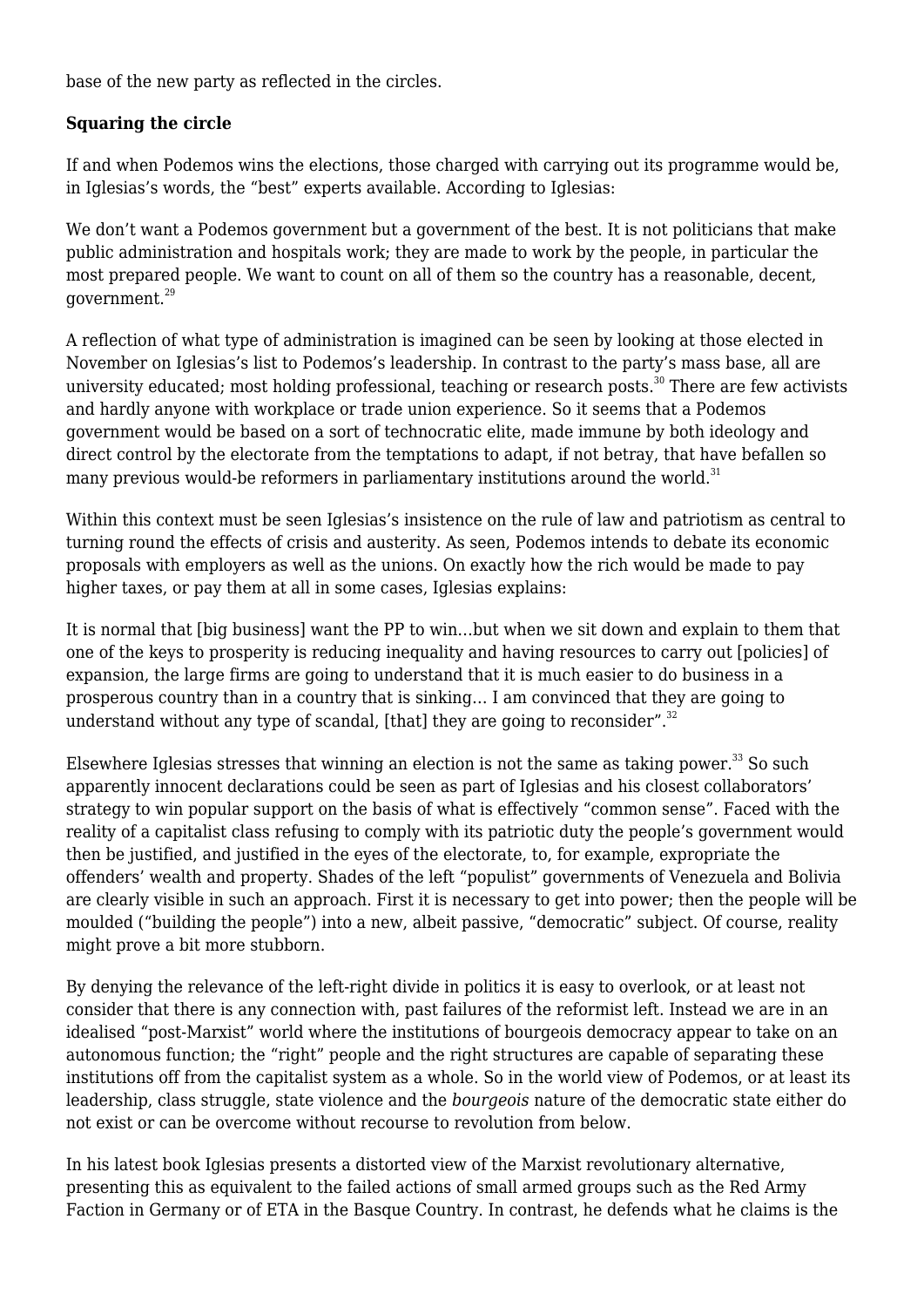only option for change, a would-be Gramscian strategy of reform as a game of chess. Marxists such as Lenin were supposedly in favour of "conquering the state" rather than smashing it and replacing it with a new workers' state. It is probably no coincidence that in his summary of Spanish history he manages to speak of the civil war without making any mention at all of the workers' revolution of 1936. 34

Finally, there is the problem that Podemos, even if it received more votes than any other party in next year's election, would probably not win a working majority so it is hard to see how the new party will not end up in an alliance with the PSOE if it wants to form, in its own words, a "progressive government". The only other majority would be a Greek-style coalition of the PP and PSOE<sup>35</sup> and that would surely guarantee the PSOE follows the path of Pasok into near oblivion. On the other hand, any pact with a "regime" party like the PSOE could spell the death of Podemos.

# **The left and Podemos**

With the tight control of Iglesias and his supporters over Podemos and its rapid slide into social democracy, it is reasonable to ask if this is an arena where the revolutionary left should intervene. To respond to this question it is necessary to look beyond what Podemos represents on a formal level and appreciate its role in a context of leftward shifting class consciousness on the back of years of defeats for the working class. The rapid transformation of Podemos from the political expression of the democratic storm of the 15-M to a new form of reformist party controlled tightly from above has meant that it is hard to comprehend fully the dynamics at work.

Defining the exact nature of Podemos's activist base is therefore not a straightforward task. The huge growth around a deliberately ambiguous political programme has produced circles, a thousand or so to date, which vary greatly in composition, even between different neighbourhoods of the same city.

While it is true that the 15-M movement was a direct inspiration to Podemos and its promoters and many activists were involved in it, the new party is not in any sense based primarily on this milieu. Indeed some former 15-M activists were resentful of the launch of Podemos, viewing it as an imposition from above. Podemos captured the spirit of the 15-M movement and at the same time contains at its heart a direct criticism of its excessive procrastination and lack of clear concrete goals. In fact, huge swathes of the base of Podemos are people who have not been political activists before. To this can be added disenchanted former PSOE or IU members and people who were active in the convulsions of the transition during the 1970s and then became disaffected and dropped out of activity. Among this multitude the organised anti-capitalist left is a very small minority.

Podemos's rightward drift as elections approach is by no means clear to the thousands of people who have thrown themselves into the project because they believe in a clear break with the old political regime and, mostly, believe that the newly elected leadership of Podemos intends to carry this through. As MEP Teresa Rodríguez puts it: "Podemos has become the hope of many people, not a hope, but the hope, [it is] what is left for our generation, what we can tell our grandchildren [about] as a great feat, as a failure or as a betrayal". $36$ 

So how the anti-capitalist left deals with the massive illusions in Iglesias and his party is not a secondary question. Clever denunciations of reformism are no more useful than sectarian disdain. What is needed is engagement with the hopes that so many people hold in Podemos with practical proposals to extend the party's influence and activity. Above all, the struggle for the circles to have a real influence over both policy and the activities of the elected representatives will continue. In this sense the call for mobilisations to continue parallel to electoral activity is central—mobilisations which, at best, the party leadership see as secondary to its electoral intervention.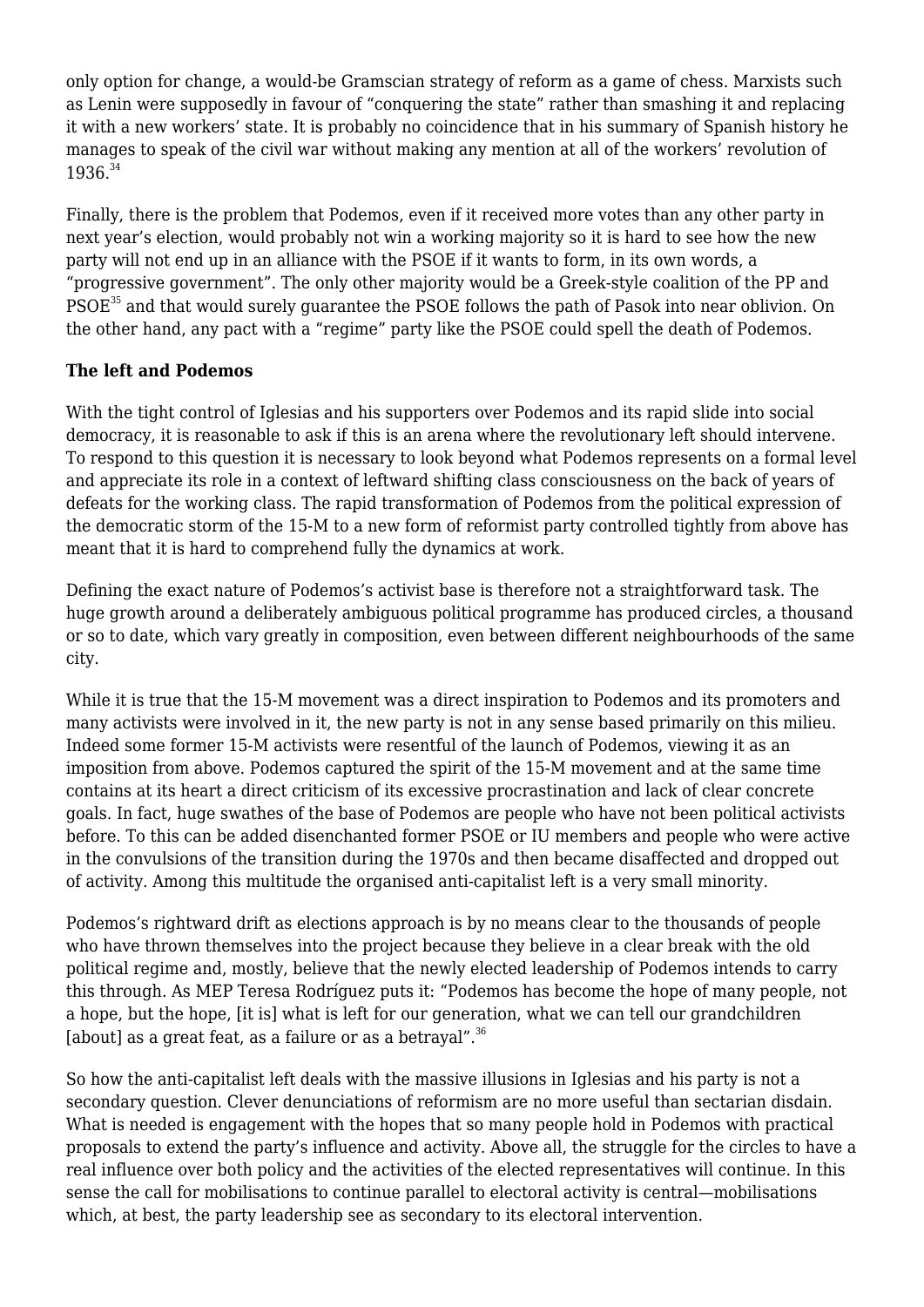It would also be a mistake to underestimate the effect of Podemos's entrance into representative institutions. This would provide a massive boost for everybody who wants real change. United Left and other minority parties, who have been more or less alone in parliament in their denunciations of the ravages of neoliberalism and corruption, will be joined by a far larger group of young and articulate MPs, some at least activists from the PAH and other new social movements.

If a Podemos government were to be formed, mobilisation would be equally important to exert pressure to ensure the promised reforms were carried out. Likewise, if a Podemos government starts to betray the hopes of its voters, a confident active base will be essential to exert pressure from below, and, in the worst case scenario, be able to win an audience with sections of the party's supporters and avoid them falling into passivity or veering to the right. If such an intervention is carried out with sensitivity but clarity, at the same time as making a real contribution to the project, the anti-capitalist left can win far wider support than it enjoys today.

#### **Notes**

1: From receiving a combined vote of around 80 percent for over 30 years, recent polls have the PSOE and PP on under 50 percent. [Latest figures](http://www.elmundo.es/espana/2014/11/24/5472339c268e3ee96d8b4593.html), published on 24 November, show Podemos on 28.3 percent, PP 26.3 percent and PSOE 20 percent.

2: Izquierda Anticapitalista, 2014.

3: A third of its potential voters previously voted for the PSOE; and 17 percent for the PP-El Pais, 1 December 2014.

4: [Público,](http://tinyurl.com/ojan2by) 2 November 2014.

5: Durgan and Sans, 2011.

6: The CCOO (Comsiones Obreras-Workers' Commissions) was formerly led by the Communist Party; the UGT (Unión General de Trabajadores) union federation is associated with PSOE.

7: Errejón, 2014b.

8: Rivero, 2014, p96; also see Pastor, 2014.

9: Pablo Iglesias ([video\)](http://www.youtube.com/watch?v=JyF92rFFtgY).

10: Errejón, 2014b; Iglesias claimed he was putting words to what people think and what was needed to be said-Rivero, 2014, p98.

11: Errejón, 2014b.

12: Podemos's two principal ideologues, Íñigo Errejón and Juan Carlos Monedero, have spent time in Latin America; Errejón was in Bolivia working on his thesis on the MAS (Movement for Socialism); Monedero worked in Venezuela as an advisor for Chávez's government. For an example of Iglesias on the importance as a model of the Equadorian government see Rivero, 2014, p111.

13: Errejon, 2014b.

14: Errejón, 2014a.

15: Pascual Serrano cited in Stobart, 2014.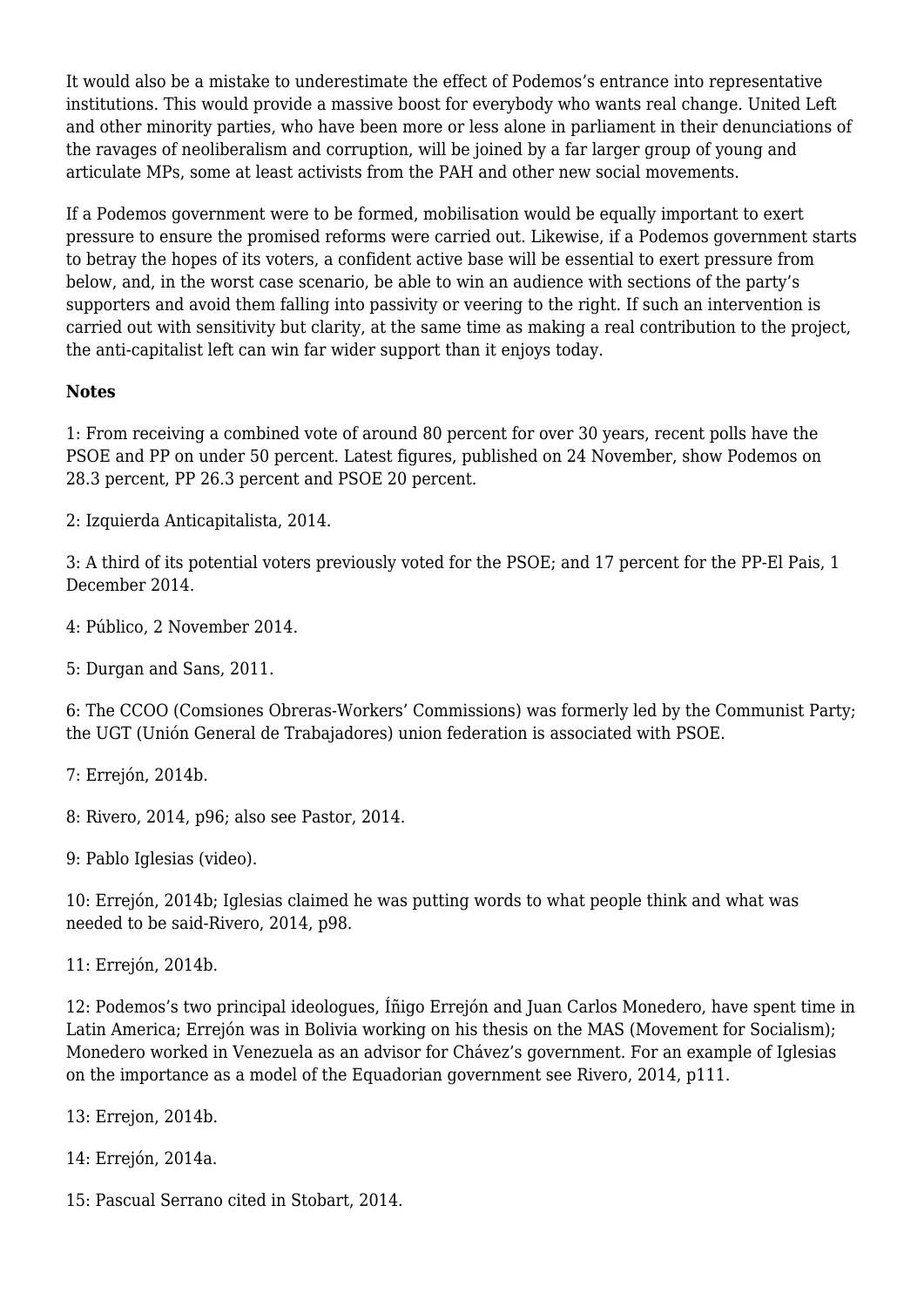16: Most clearly expressed in Errejón, 2014a, and Iglesias, 2014, pp34-36, 48; see Harman, 2007, for a critique of this interpretation of Gramsci's thought.

17: The term "caste" was popularised by the Italian journalists Sergio Rizzo and Gian Antonio Stella in reference to how politics in their country had been colonised by business people-Rivero, 2014, p148; Rizzo and Stella, 2007.

18: Cited in Stobart, 2014.

19: Arellano Ortiz, 2012.

20: Stobart, 2014.

21: Errejón, 2014b.

22: On these debates see Villaverde, 2014, and Castillo, 2014.

23: Rivero, 2014, p75.

24: López de Miguel, 2014.

25: Pablo Iglesias [\(video](http://www.youtube.com/watch?v=JyF92rFFtgY)). The New Economic Policy, adopted by the ruling Bolsheviks in early 1921, was explicitly presented by Lenin as a retreat designed to conciliate the peasant majority by reviving market mechanisms.

26: Iglesias, 2014.

27: Syriza is major point of reference for Iglesias and his collaborators; Syriza's Alexis Tsipras was a key speaker at a rally to announce leadership election results; he also writes the introduction to Iglesias, 2014.

28: Cited in Rivero, 2014, p51.

29: Bayo and López de Miguel, 2014.

30: Castro and Pais Beiro, 2014.

31: Errejón: "We are providing ourselves the mechanisms to not commit the same errors and that does not mean we won't commit mistakes… What we can do is fulfill with an [ethical code] that reminds us where we are, that you cannot be on the side of those below and those above at the same time", López de Miguel, 2014.

32: Bayo and López de Miguel, 2014.

33: Iglesias, 2014, pp171-176.

34: Iglesias, 2014, pp36-41, 95-97.

35: An alliance of this kind was already being considered within both parties in 2012 according to El Pais, see Rivero, 2014, p24.

36: Rodríguez, 2014.

#### **References**